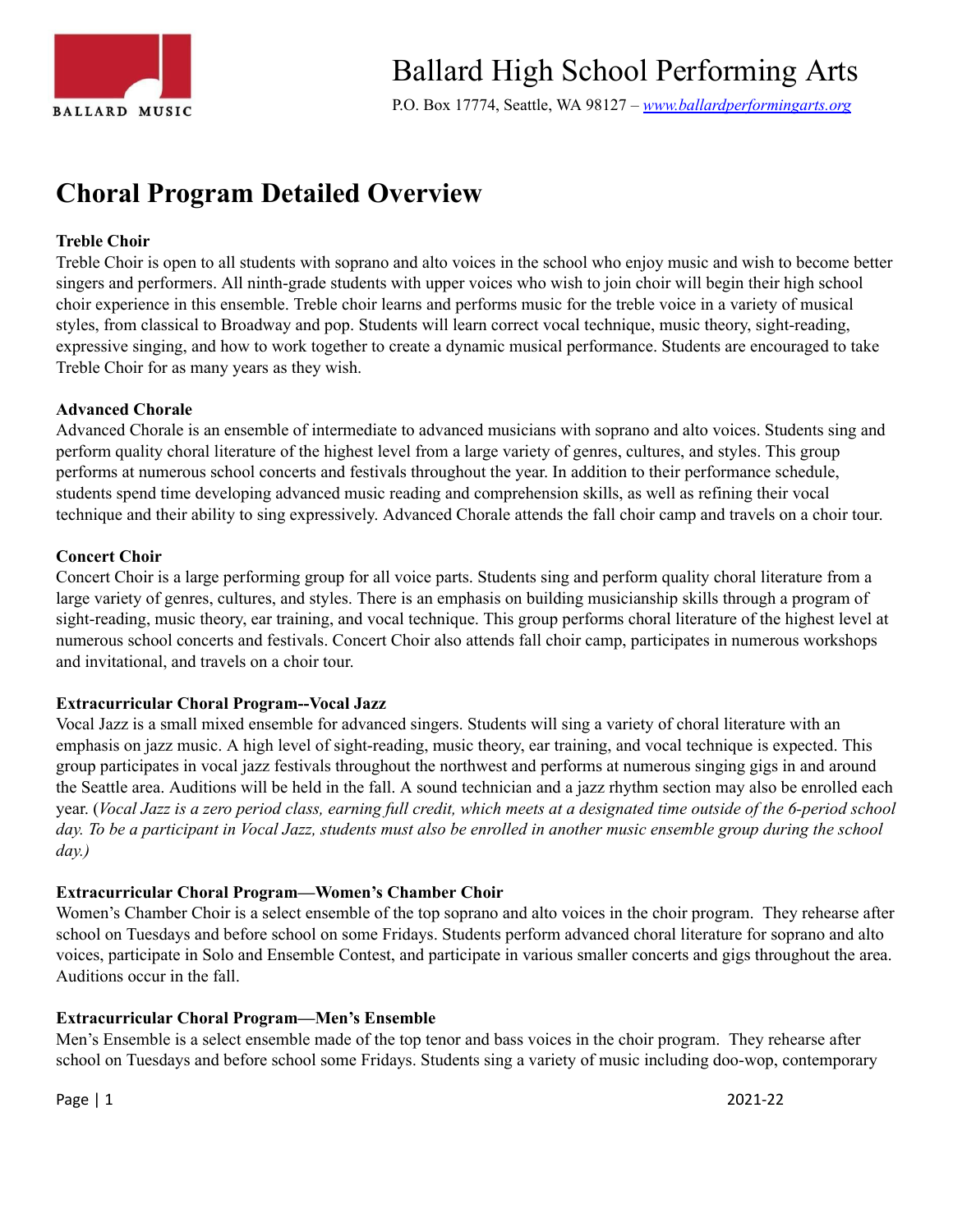

P.O. Box 17774, Seattle, WA 98127 *– [www.ballardperformingarts.org](http://www.ballardperformingarts.org/Home.aspx)*

rock, pop, classical, and folk music. Men's Ensemble performs for all school concerts as well as assemblies, gigs throughout the area, and at Solo and Ensemble Contest. Auditions occur in the fall.

# **Uniforms**

# **Concert Tuxes**

Owned and maintained by Ballard Performing Arts and loaned to students for the school year and kept at home.

Tux jacket and pants, bow tie, cummerbund, garment bag, and hanger

*All students who will wear a tux will be measured by a professional on a date TBA.* Students must provide:

Black socks, black dress shoes (no tennis shoes), tux shirt, cufflinks, and studs*.* Tux shirts, cufflinks, and studs are available to purchase from Ted Brown Music, 1006 NE 50<sup>th</sup> St, 206-622-0171. The tux shirts cost \$19.99.

# **Concert Dresses**

Owned and maintained by the Ballard Performing Arts and loaned to students for the school year and kept at home.

**Concert Choir Dresses:** Black skirt and red blouse.

**Advanced Chorale Dresses:** Black skirt and black blouse with a necklace.

**Treble Choir Dress:** Long black dresses

*Fittings will be on a date TBA.*

Students must provide:

Black, low heeled, closed-toe dress shoes, and natural-colored nylons.

### **Vocal Jazz uniforms**

Vocal Jazz students wear knee-length black dresses or black velvet neckties which will be distributed at the first rehearsal. Students choosing the neck-tie option will need to provide their own black dress pants and white button-down shirt.

### **T-shirt**

All choir members will have the same t-shirt, which comes included in the annual fee. This shirt is worn on trips and at informal events where formal attire is not required.

# **Fees**

# **Music Department Annual fee**

\$155 yearly fee paid by all choir students. Fee must be paid by September 25, 2021. Each year we ask that all students pay a Music Department annual fee to help cover the cost of our operating expenses—sheet music, festival fees, transportation, uniforms, t-shirts, instrument repair, and uniform cleaning and maintenance. As many of you know, the Seattle Public School District funds only the teachers' salaries. Running a professional quality music program requires significant support from our community. We are grateful to our Ballard Performing Arts community and deeply appreciate your support. Choir students may participate in band and/or orchestra without paying another fee. Jazz Bands, Fiddle Ensemble, and percussion class include separate fees. See below for scholarship information.

# **Choir Camp**